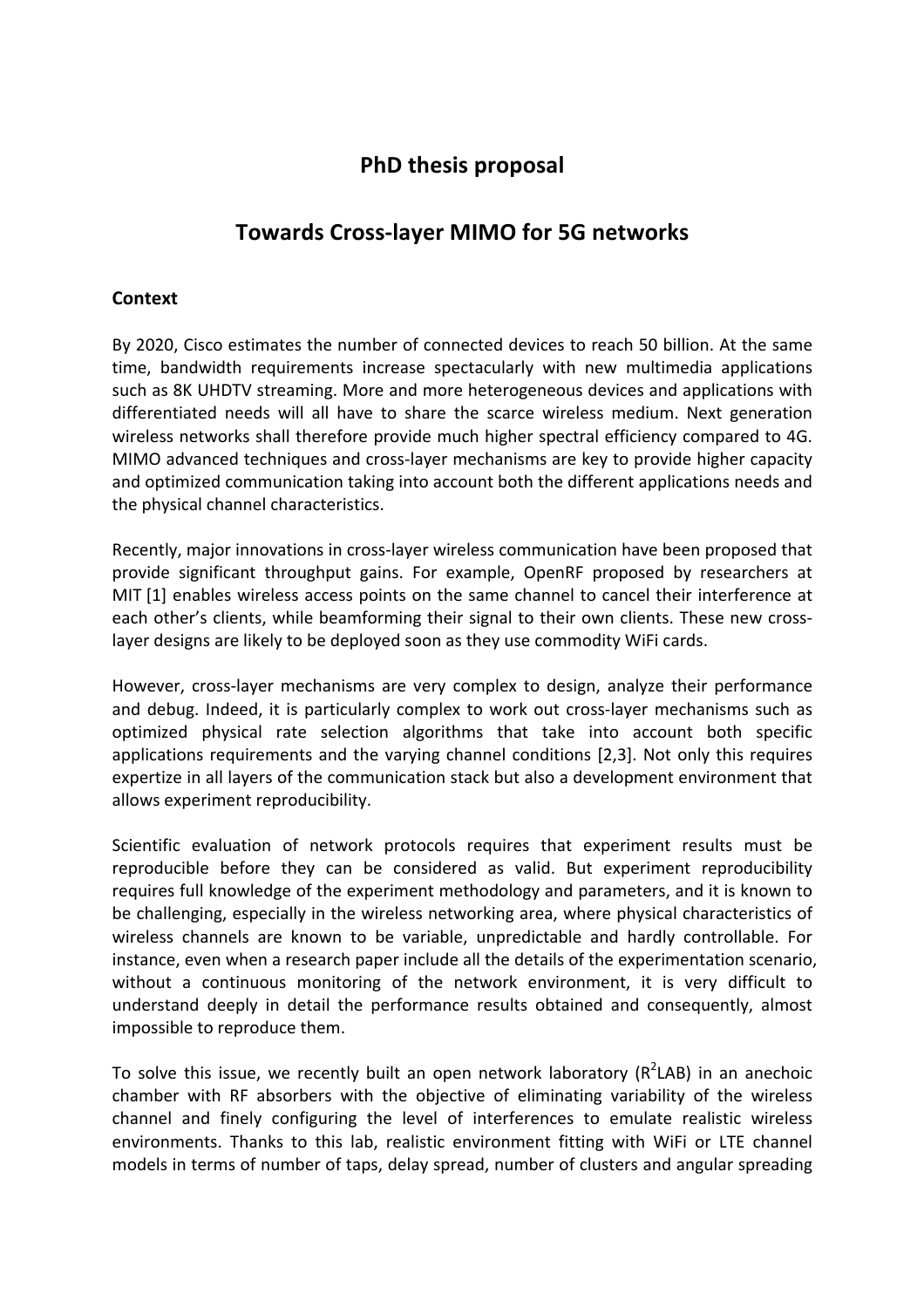could be set. Then, different antenna configurations (position, polarization, directivity) could be investigated and linked with system-level performances.

Furthermore, we added to  $R^2$ LAB an original software experimentation framework, called IDEV [4,5], where simulated and real components of a network system can be arbitrarily combined to easily build custom test environments. The main idea is to allow refining and improving new network protocols and applications implementations by gradually increasing the level of realism of the evaluation environment.

## **Work Description**

The final objective of this PhD is to investigate cross-layer optimization for next generation MIMO-based networks. The first step will be to determine the impact of physical layer parameters on upper layer performance. This step includes several experimental scenarios using different types of antennas on different nodes dedicated to create a database allowing a comparison in terms of quality of service. Figures of merit at the different stack layer levels (received power, SNR, RSSI, BER before and after decoding, data rate, QoS) will be measured to determine the layers mutual effect. The second step will be to optimize the tuning of these parameters by controlling the MIMO signal processing at the physical layer, according to the needs of real network applications. The proposed mechanisms will be implemented and tested on  $R^2$ LAB with the experiment methodology described above.

Many challenging problems must be addressed. One problem is how to determine optimal power allocation at each transmitting node, optimal bandwidth allocation for each transmission, beamforming techniques to limit data collision. All these points concern the physical network topology and therefore the definition of a new and generic type of radiating element dedicated to large multi-node networks is crucial for efficient cross-layer control [6,7]. Another problem is to define adequate interference management techniques. The study of this problem can also lead to the definition of new efficient MAC mechanisms for this type of infrastructures.

### **Positioning with regard to the UCN@Sophia Labex**

This PhD topic is at the heart of the scientific theme D Infrastructures: Heterogeneity and Efficiency on the of design novel wired/wireless infrastructures, offering high performance and autonomous operation.

## **Complementarity of the two teams**

As explained above, such research topic requires expertize in all layers of the communication stack. The student will benefit from the expertize of the CMA team at LEAT on signal propagation, radiating elements and physical layer, and of the DIANA team at Inria on MAC, network and application layers. Furthermore, the student will benefit from a unique experimental development environment that will facilitate the design and test of the proposed solutions. Both teams are excited to start this new collaboration on advanced